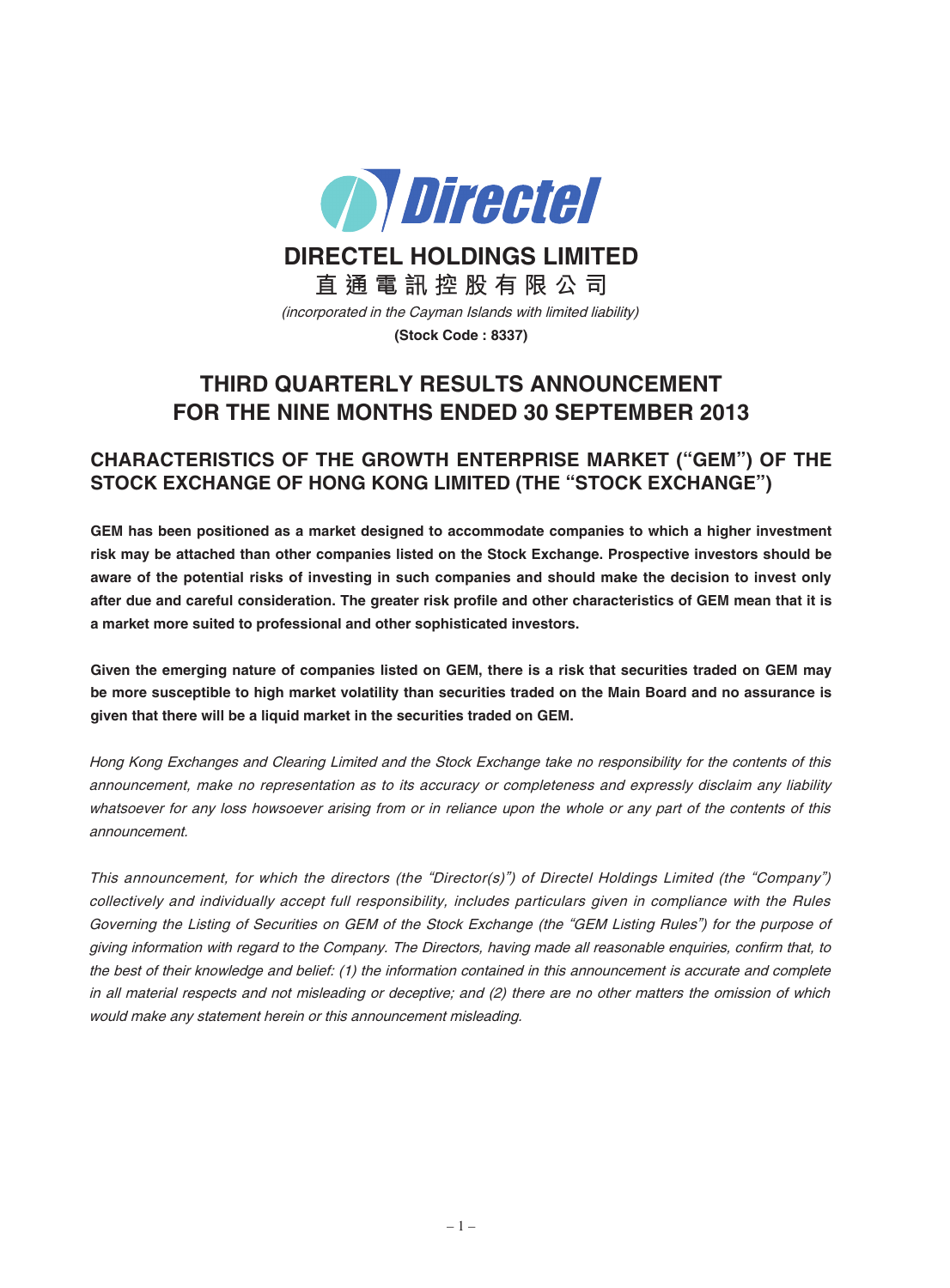# **HIGHLIGHTS**

- Turnover for the nine months ended 30 September 2013 was approximately HK\$42,611,000, representing a decrease of approximately 21.8% as compared with the corresponding period in 2012.
- Profit attributable to shareholders of the Company for the nine months ended 30 September 2013 was approximately HK\$11,128,000, representing a decrease of approximately 36.1% as compared with the corresponding period in 2012.
- The Board does not recommend the payment of any dividend for the nine months ended 30 September 2013.

# **UNAUDITED THIRD QUARTERLY RESULTS FOR THE NINE MONTHS ENDED 30 SEPTEMBER 2013**

The board of Directors (the "Board") of the Company is pleased to announce the unaudited consolidated results of the Company and its subsidiaries (together referred to as the "Group") for the three months and the nine months ended 30 September 2013 together with the unaudited comparative figures for the respective corresponding period in 2012 as follows: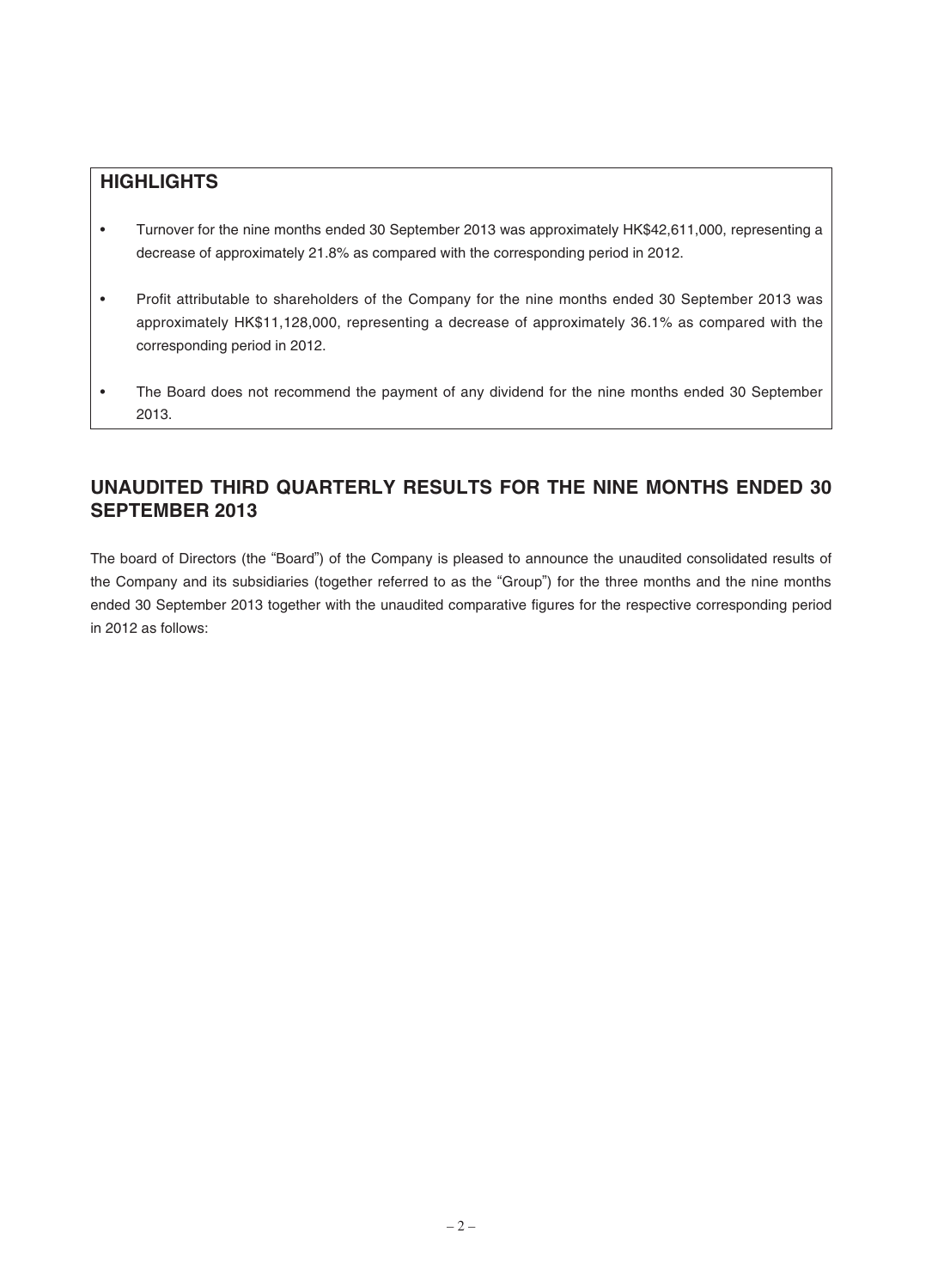# **CONSOLIDATED INCOME STATEMENT**

|                                    |                | For the three months<br>ended 30 September |                | For the nine months |             |
|------------------------------------|----------------|--------------------------------------------|----------------|---------------------|-------------|
|                                    |                |                                            |                | ended 30 September  |             |
|                                    |                | 2013                                       | 2012           | 2013                | 2012        |
|                                    |                | <b>HK\$'000</b>                            | HK\$'000       | <b>HK\$'000</b>     | HK\$'000    |
|                                    | <b>Note</b>    | (Unaudited)                                | (Unaudited)    | (Unaudited)         | (Unaudited) |
| <b>Turnover</b>                    | $\overline{4}$ | 12,037                                     | 17,616         | 42,611              | 54,499      |
| Cost of sales                      |                | (6, 351)                                   | (7, 585)       | (19, 357)           | (22, 238)   |
| <b>Gross profit</b>                |                | 5,686                                      | 10,031         | 23,254              | 32,261      |
| Other revenue                      |                | 5                                          | $\overline{7}$ | 37                  | 39          |
| Administrative expenses            |                | (3, 490)                                   | (4, 173)       | (10, 555)           | (11, 211)   |
| <b>Profit from operations</b>      |                | 2,201                                      | 5,865          | 12,736              | 21,089      |
| Finance income/(cost)              | 5              | 164                                        | (19)           | 611                 | (23)        |
| <b>Profit before taxation</b>      | 6              | 2,365                                      | 5,846          | 13,347              | 21,066      |
| Income tax                         | $\overline{7}$ | (390)                                      | (1, 130)       | (2, 219)            | (3,641)     |
| Profit for the period attributable |                |                                            |                |                     |             |
| to equity shareholders             |                |                                            |                |                     |             |
| of the Company                     |                | 1,975                                      | 4,716          | 11,128              | 17,425      |
| Earnings per share                 | 8              |                                            |                |                     |             |
| - Basic and diluted                |                | HK\$0.002                                  | HK\$0.005      | HK\$0.011           | HK\$0.017   |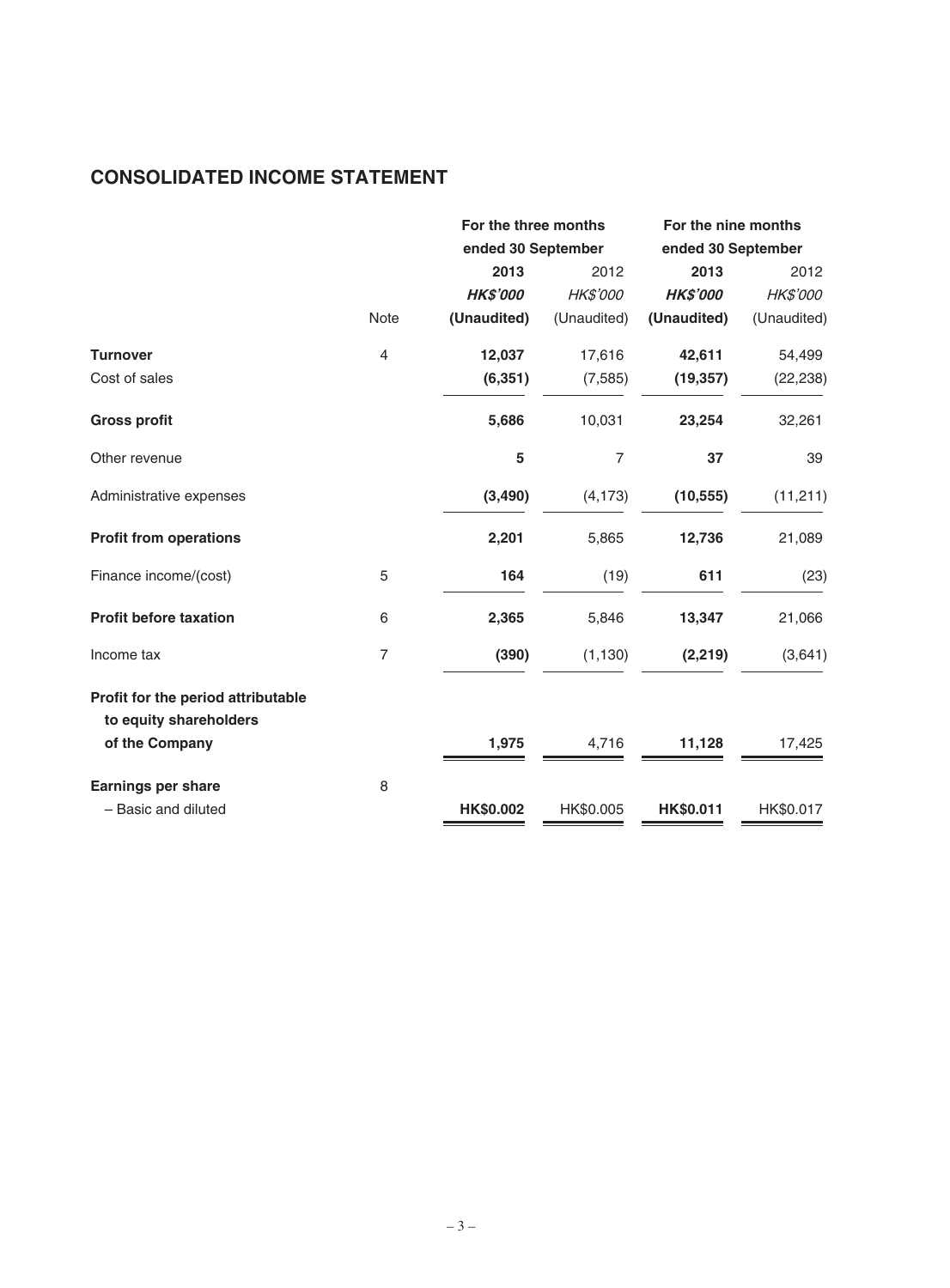# **CONSOLIDATED STATEMENT OF COMPREHENSIVE INCOME**

The Group had no components of comprehensive income other than "Profit for the period attributable to equity shareholders of the Company" in the periods presented. Accordingly, no separate consolidated statement of comprehensive income is presented as the Group's "Total comprehensive income" was the same as the "Profit for the period attributable to equity shareholders of the Company" in the periods presented.

# **NOTES TO THE UNAUDITED CONSOLIDATED QUARTERLY FINANCIAL REPORT**

### **1. BACKGROUND OF THE COMPANY**

Directel Holdings Limited (the "Company") was incorporated in the Cayman Islands on 28 July 2009 as an exempted company with limited liability under the Companies Law, Chapter 22 (Law 3 of 1961, as consolidated and revised) of the Cayman Islands. The Company has established a place of business in Hong Kong and was registered in Hong Kong under Part XI of the Companies Ordinance as a non-Hong Kong company on 25 September 2009. On 2 June 2010, the Company listed its shares with a par value of HK\$0.01 each on the GEM of the Stock Exchange (the "Listing").

The Company and its subsidiaries are principally engaged in provision of telecommunications services.

### **2. BASIS OF PREPARATION**

The financial information included herein is extracted from the draft quarterly financial report which has been prepared in compliance with the applicable disclosure provisions of Chapter 18 of the Rules Governing the Listing of Securities on GEM of the Stock Exchange and in accordance with substantially the same accounting policies adopted in the Group's audited financial statements set out in the annual report for the year ended 31 December 2012, except for the accounting policy changes that are expected to be reflected in the 2013 annual financial statements. Details of these changes in accounting policies are set out in note 3.

The draft quarterly financial report contains consolidated third quarterly income statement, consolidated statement of comprehensive income and selected explanatory notes. The notes include an explanation of events and transactions that are significant to an understanding of the financial performance of the Group since the 2012 annual financial statements. The consolidated quarterly financial report and notes thereon do not include all of the information required for a full set of financial statements prepared in accordance with International Financial Reporting Standards ("IFRS").

The draft quarterly financial report has not been audited by the Company's auditors, but has been reviewed by the Company's audit committee.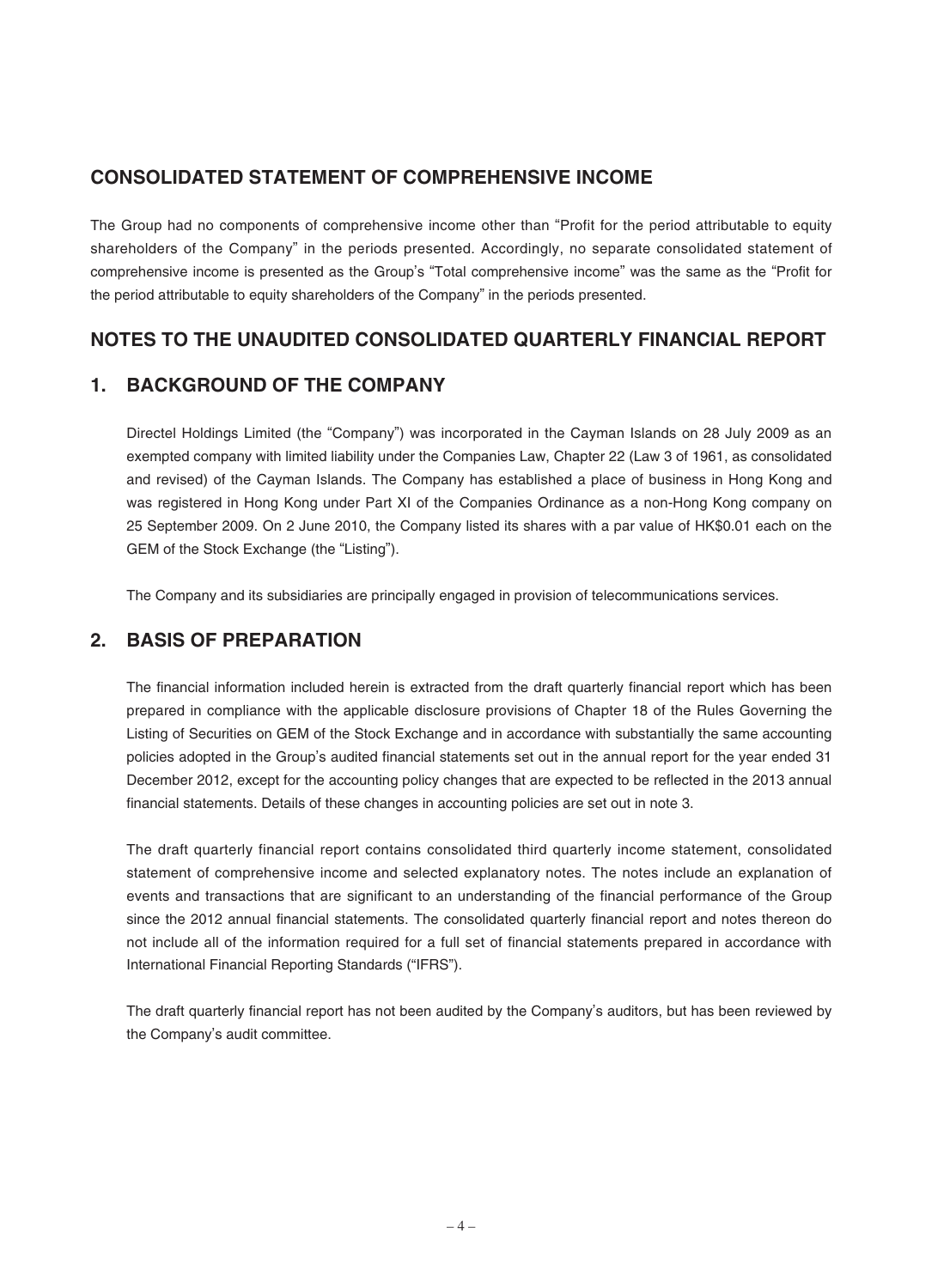# **3. CHANGES IN ACCOUNTING POLICIES**

The International Accounting Standards Board has issued certain new IFRS, a number of amendments to IFRS and new Interpretations that are first effective for the current accounting period of the Group and the Company. There have been no significant changes to the accounting policies adopted in the Group's financial statements as a result of these developments.

The Group has not adopted any new standard or interpretation that is not yet effective for the current accounting period.

### **4. TURNOVER**

|                                   | For the three months |                 | For the nine months |                 |
|-----------------------------------|----------------------|-----------------|---------------------|-----------------|
|                                   | ended 30 September   |                 | ended 30 September  |                 |
|                                   | 2013                 | 2012            |                     | 2012            |
|                                   | <b>HK\$'000</b>      | <b>HK\$'000</b> | <b>HKS'000</b>      | <i>HK\$'000</i> |
|                                   | (Unaudited)          | (Unaudited)     | (Unaudited)         | (Unaudited)     |
| Provision of telecommunications   |                      |                 |                     |                 |
| services                          | 11,815               | 17,447          | 42,135              | 54,056          |
| Provision of telesales dealership |                      |                 |                     |                 |
| services                          | 222                  | 169             | 476                 | 443             |
|                                   | 12,037               | 17.616          | 42,611              | 54.499          |

# **5. FINANCE INCOME/(COST)**

|                                  | For the three months |                    | For the nine months |                    |
|----------------------------------|----------------------|--------------------|---------------------|--------------------|
|                                  |                      | ended 30 September |                     | ended 30 September |
|                                  | 2013<br>2012         |                    | 2013                | 2012               |
|                                  | <b>HK\$'000</b>      | <b>HK\$'000</b>    | <b>HK\$'000</b>     | <b>HK\$'000</b>    |
|                                  | (Unaudited)          | (Unaudited)        | (Unaudited)         | (Unaudited)        |
| Interest income                  | 157                  | 99                 | 293                 | 301                |
| Net foreign exchange gain/(loss) | 7                    | (118)              | 318                 | (324)              |
|                                  | 164                  | (19)               | 611                 | (23)               |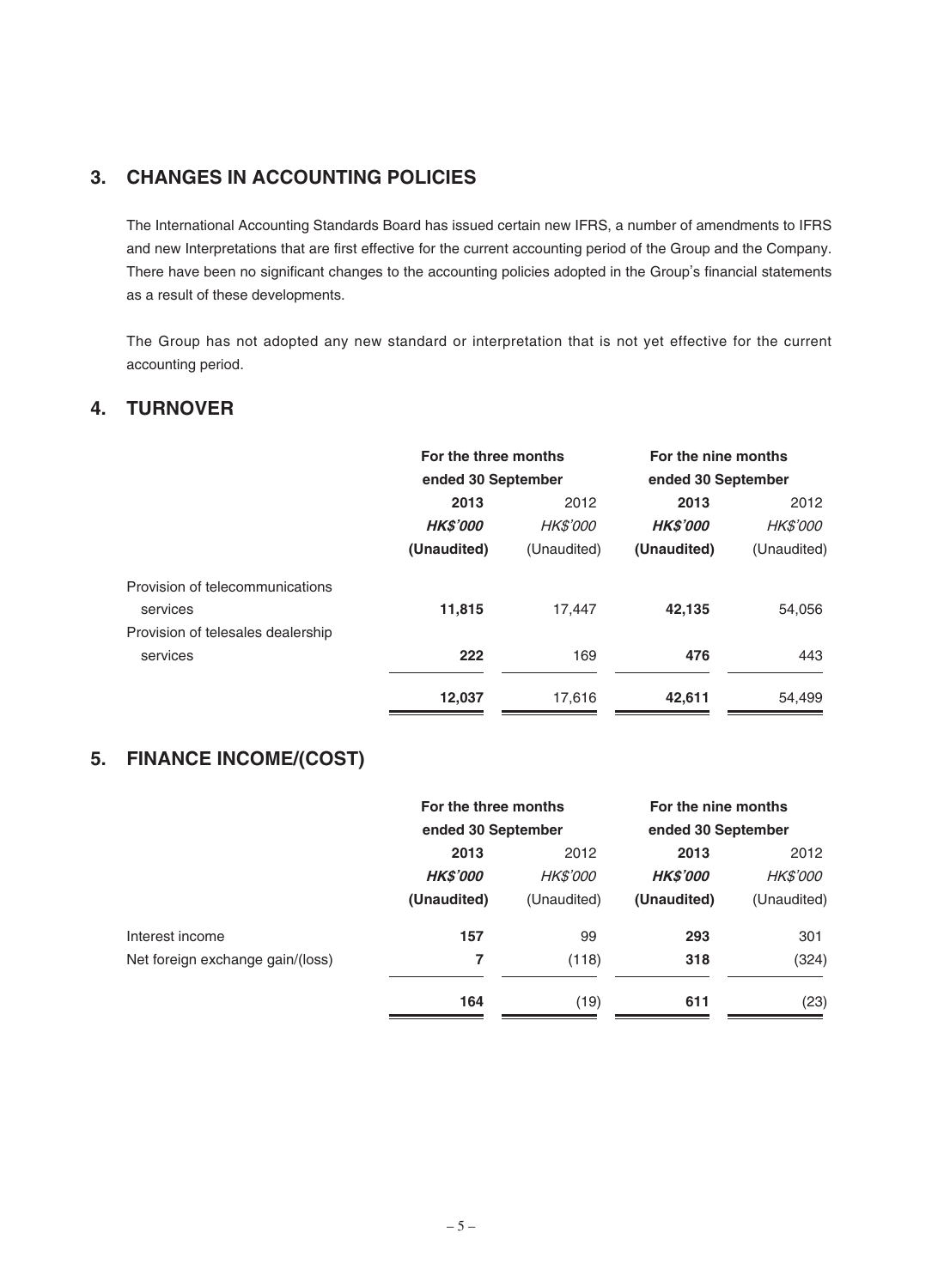# **6. PROFIT BEFORE TAXATION**

Profit before taxation is arrived at after charging:

|     |                                | For the three months<br>ended 30 September |             | For the nine months<br>ended 30 September |             |
|-----|--------------------------------|--------------------------------------------|-------------|-------------------------------------------|-------------|
|     |                                |                                            |             |                                           |             |
|     |                                | 2013                                       | 2012        | 2013                                      | 2012        |
|     |                                | <b>HK\$'000</b>                            | HK\$'000    | <b>HK\$'000</b>                           | HK\$'000    |
|     |                                | (Unaudited)                                | (Unaudited) | (Unaudited)                               | (Unaudited) |
| (a) | Staff costs:                   |                                            |             |                                           |             |
|     | Salaries, wages and            |                                            |             |                                           |             |
|     | other benefits                 | 856                                        | 850         | 2,561                                     | 2,551       |
|     | Contributions to defined       |                                            |             |                                           |             |
|     | contribution retirement plan   | 33                                         | 33          | 98                                        | 98          |
|     |                                | 889                                        | 883         | 2,659                                     | 2,649       |
| (b) | Other items:                   |                                            |             |                                           |             |
|     | Depreciation                   | 230                                        | 227         | 690                                       | 616         |
|     | Licence charges                | 710                                        | 723         | 2,147                                     | 2,140       |
|     | Operating lease charges        |                                            |             |                                           |             |
|     | in respect of                  |                                            |             |                                           |             |
|     | - rental of properties         | 141                                        | 146         | 428                                       | 439         |
|     | - rental of transmission lines | 262                                        | 247         | 780                                       | 717         |
|     | Auditors' remuneration         |                                            |             |                                           |             |
|     | - audit services               | 217                                        | 236         | 650                                       | 599         |
|     | - tax services                 | 18                                         | 18          | 58                                        | 56          |
|     | <b>Utilities</b>               | 22                                         | 20          | 59                                        | 55          |
|     | Repair and maintenance         | 272                                        | 129         | 780                                       | 406         |
|     | Bad debts written off          |                                            |             |                                           | 19          |
|     | Cost of inventories            | 182                                        | 305         | 536                                       | 807         |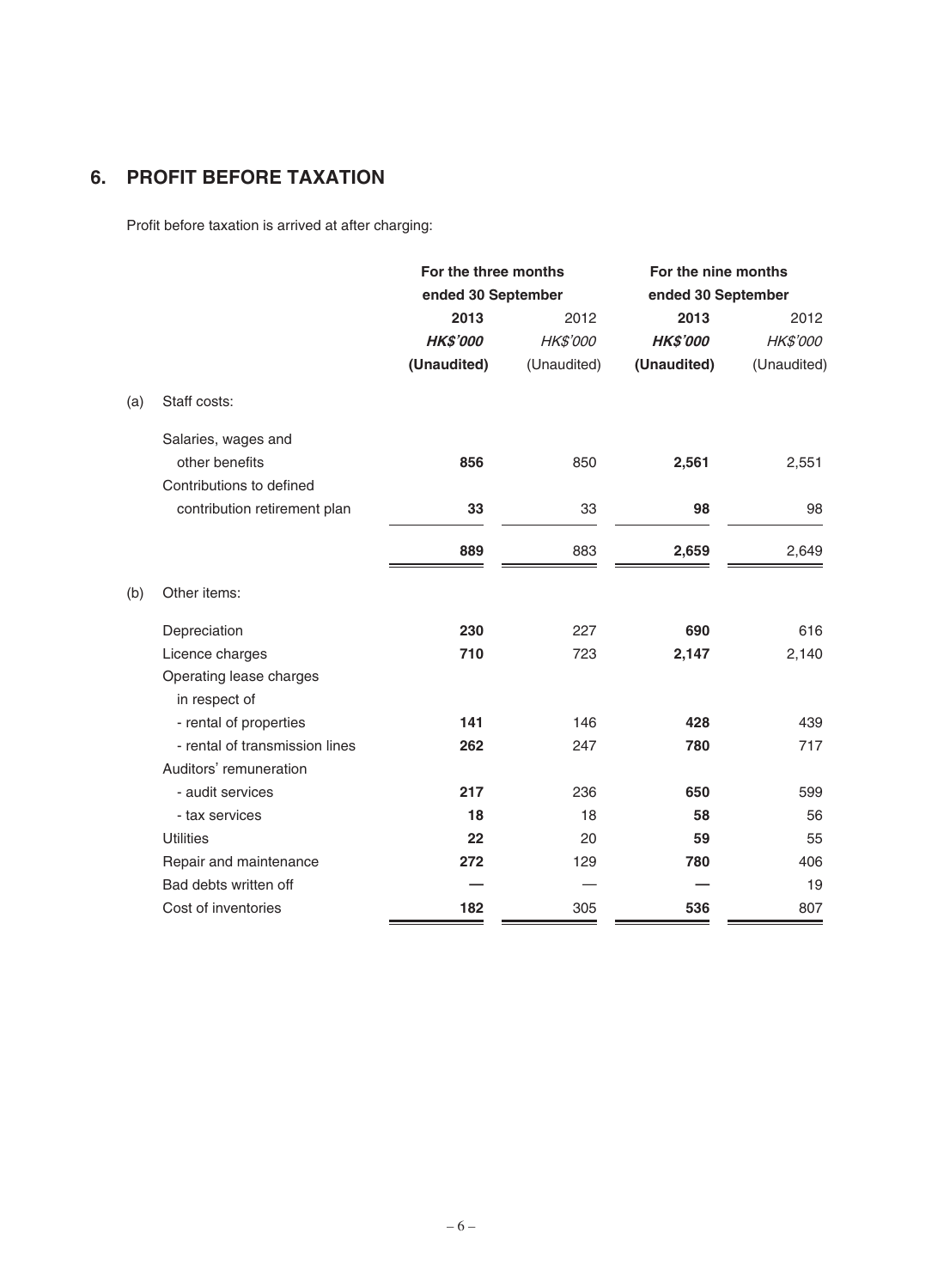### **7. INCOME TAX**

|                          | For the three months<br>ended 30 September |                 | For the nine months<br>ended 30 September |                 |
|--------------------------|--------------------------------------------|-----------------|-------------------------------------------|-----------------|
|                          | 2013                                       | 2012            | 2013                                      | 2012            |
|                          | <b>HKS'000</b>                             | <i>HK\$'000</i> | <b>HKS'000</b>                            | <i>HK\$'000</i> |
|                          | (Unaudited)                                | (Unaudited)     | (Unaudited)                               | (Unaudited)     |
| Current tax              |                                            |                 |                                           |                 |
| - Hong Kong Profits Tax  | 283                                        | 969             | 1,812                                     | 3,169           |
| Deferred tax             | 107                                        | 161             | 407                                       | 472             |
| Total income tax expense | 390                                        | 1,130           | 2,219                                     | 3,641           |

The Company's Hong Kong subsidiaries are subject to Hong Kong Profits Tax. In addition, whilst the Company and Elitel Limited are incorporated in the Cayman Islands, they are considered as having a presence in Hong Kong for tax purpose since they are primarily managed and controlled in Hong Kong. Accordingly, they are subject to tax on an entity basis on income arising in or derived from Hong Kong. The provision for Hong Kong Profits Tax for the three months and the nine months ended 30 September 2013 is calculated at 16.5% (three months and nine months ended 30 September 2012: 16.5%) of the estimated assessable profits for the periods. The payments of dividends by Hong Kong companies are not subject to any Hong Kong withholding tax.

### **8. EARNINGS PER SHARE**

#### **(a) Basic earnings per share**

The calculation of basic earnings per share for the three months ended 30 September 2013 is based on the unaudited profit attributable to ordinary equity shareholders of the Company of approximately HK\$1,975,000 (three months ended 30 September 2012: approximately HK\$4,716,000) and the weighted average number of 1,037,500,000 ordinary shares in issue during the period (three months ended 30 September 2012: 1,037,500,000 ordinary shares).

The calculation of basic earnings per share for the nine months ended 30 September 2013 is based on the unaudited profit attributable to ordinary equity shareholders of the Company of approximately HK\$11,128,000 (nine months ended 30 September 2012: approximately HK\$17,425,000) and the weighted average number of 1,037,500,000 ordinary shares in issue during the period (nine months ended 30 September 2012: 1,037,500,000 ordinary shares).

#### **(b) Diluted earnings per share**

There were no potential dilutive ordinary shares for each of the three months and the nine months ended 30 September 2012 and 30 September 2013, and therefore, diluted earnings per share are the same as the basic earnings per share.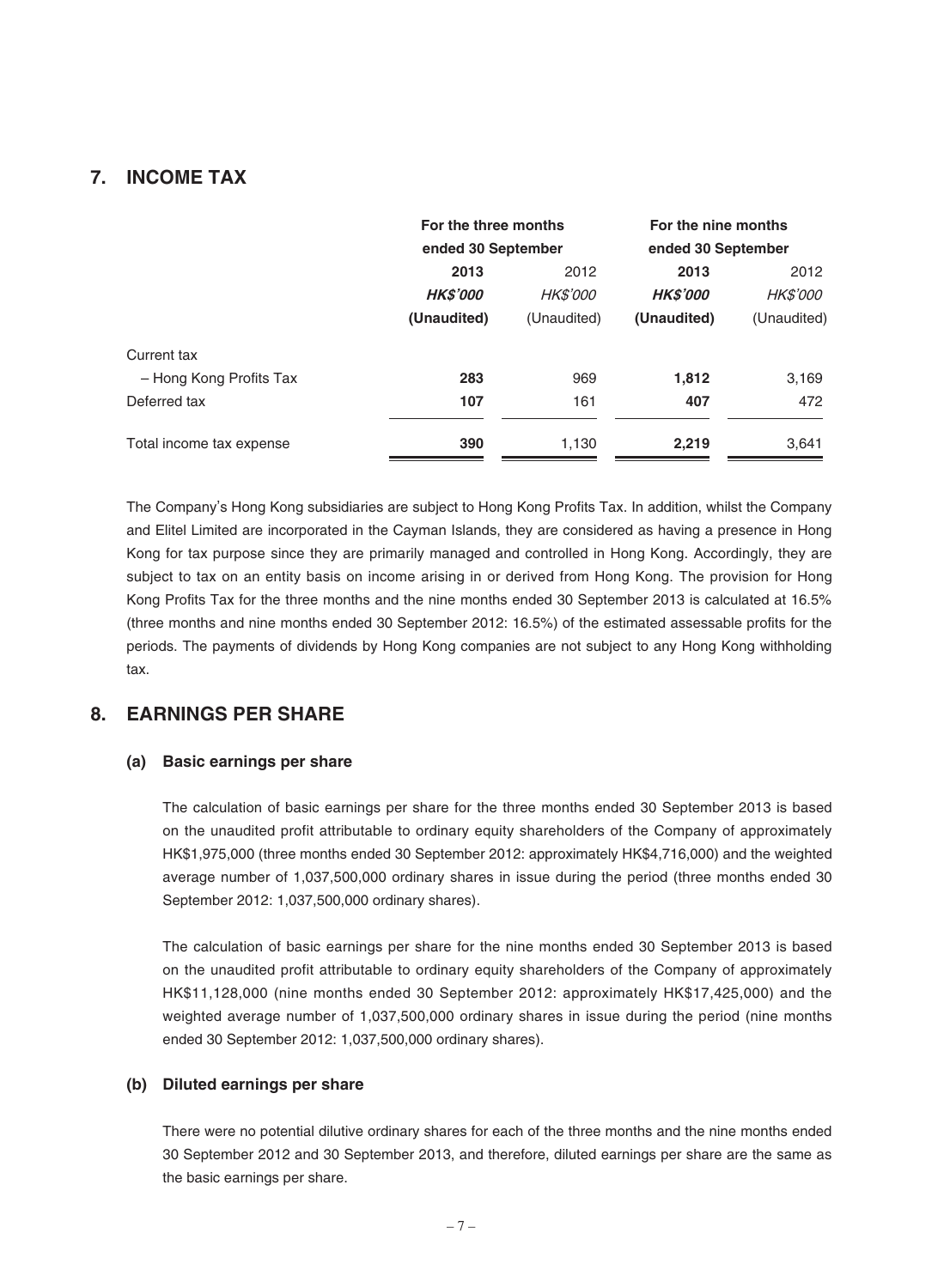# **9. MOVEMENT OF EQUITY**

|                                                 | <b>Share</b><br>capital | <b>Share</b><br>premium | <b>Other</b><br>reserve | <b>Retained</b><br>earnings | <b>Total</b><br>equity |
|-------------------------------------------------|-------------------------|-------------------------|-------------------------|-----------------------------|------------------------|
|                                                 | <i>HK\$'000</i>         | <b>HK\$'000</b>         | <i>HK\$'000</i>         | <i>HK\$'000</i>             | <i>HK\$'000</i>        |
|                                                 |                         |                         |                         |                             |                        |
|                                                 | (Unaudited)             | (Unaudited)             | (Unaudited)             | (Unaudited)                 | (Unaudited)            |
| As at 1 January 2012                            | 10,375                  | 67,499                  |                         | 52,618                      | 130,492                |
| Profit and total                                |                         |                         |                         |                             |                        |
| comprehensive income                            |                         |                         |                         |                             |                        |
| for the period                                  |                         |                         |                         | 17,425                      | 17,425                 |
|                                                 |                         |                         |                         |                             |                        |
| As at 30 September 2012                         | 10,375                  | 67,499                  |                         | 70,043                      | 147,917                |
|                                                 |                         |                         |                         |                             |                        |
| As at 1 January 2013                            | 10,375                  | 67,499                  |                         | 74,748                      | 152,622                |
| <b>Profit and total</b><br>comprehensive income |                         |                         |                         |                             |                        |
| for the period                                  |                         |                         |                         | 11,128                      | 11,128                 |
| As at 30 September 2013                         | 10,375                  | 67,499                  |                         | 85,876                      | 163,750                |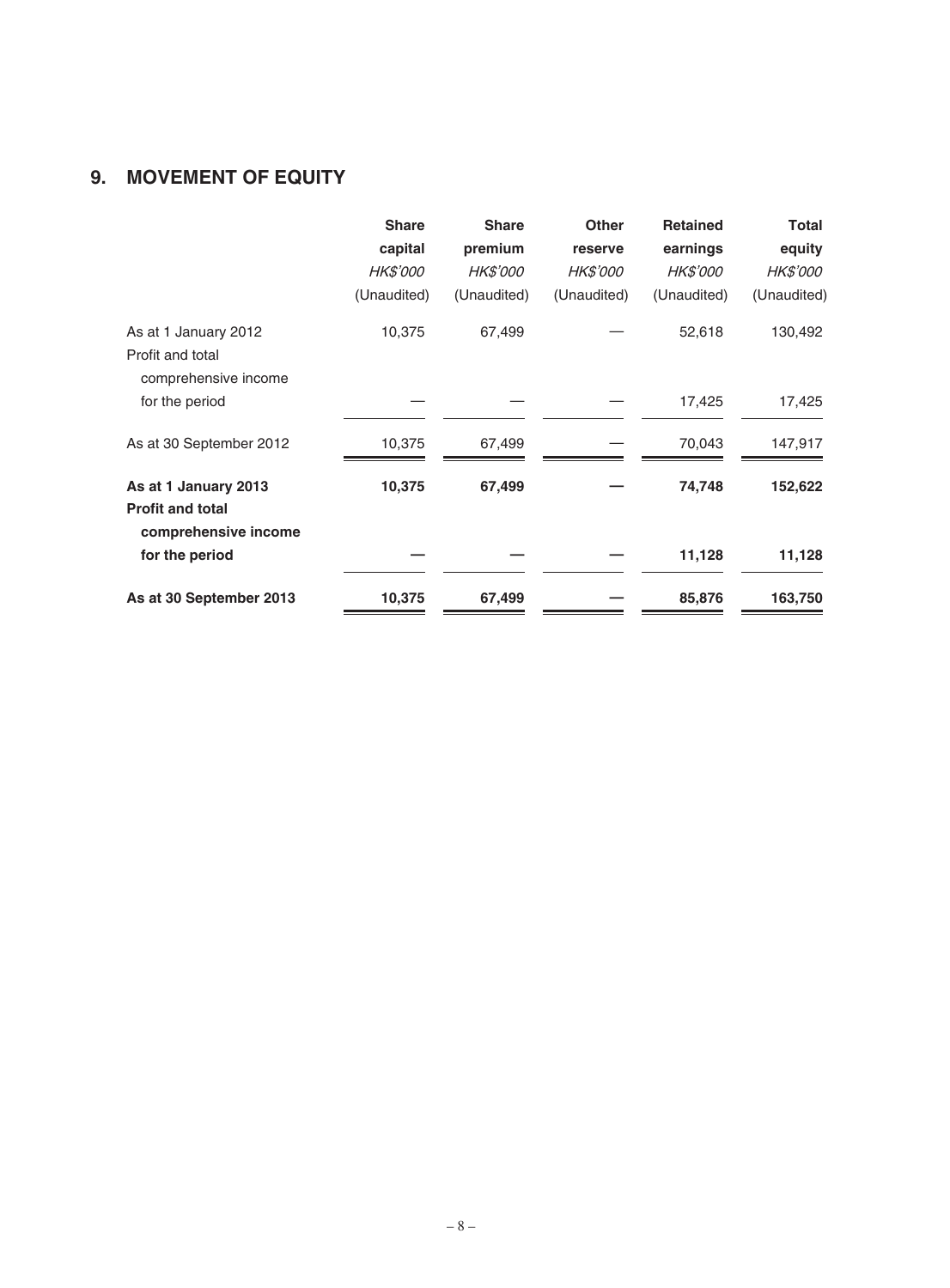### **10. TRADE AND OTHER RECEIVABLES**

|                                    | As at           | As at           |
|------------------------------------|-----------------|-----------------|
|                                    | 30 September    | 31 December     |
|                                    | 2013            | 2012            |
|                                    | <b>HK\$'000</b> | <b>HK\$'000</b> |
|                                    | (Unaudited)     | (Audited)       |
| Trade receivables                  |                 |                 |
| - amounts due from third parties   | 33,686          | 39,478          |
| less: allowance for doubtful debts | (40)            | (104)           |
|                                    | 33,646          | 39,374          |
| Other receivables and prepayments  |                 |                 |
| - other receivables                | 2,068           | 3,072           |
| - deposits and prepayments         | 3,117           | 4,026           |
|                                    | 5,185           | 7,098           |
|                                    | 38,831          | 46,472          |

Generally, provision of mobile phone services to the Group's major customers, including major mobile network operators and its dealers, are made in an open account with credit terms up to 30 days after the date of invoice. Subject to negotiations, credit terms could be extended to two to four months for certain customers with wellestablished trading and payment records on a case-by-case basis. Provision of mobile phone services to the Group's pre-paid users are made with payment in advance, whereas post-paid users are made in an open account with credit terms up to 12 days after the date of invoice. Payments for provision of telesales dealership services are made in bullet payments within one to five months after rendering of services.

#### **(a) Ageing analysis**

Included in trade receivables are trade debtors (net of allowance for doubtful debts) with the following ageing analysis by billing date as of the balance sheet date:

|                                      | As at           | As at           |
|--------------------------------------|-----------------|-----------------|
|                                      | 30 September    | 31 December     |
|                                      | 2013            | 2012            |
|                                      | <b>HK\$'000</b> | <b>HK\$'000</b> |
|                                      | (Unaudited)     | (Audited)       |
| Within 1 month                       | 3,277           | 5,011           |
| Over 1 month but less than 3 months  | 6,955           | 9,361           |
| Over 3 months but less than 6 months | 8,097           | 7,590           |
| Over 6 months but less than 1 year   | 5,748           | 6,825           |
| Over 1 year                          | 9,569           | 10,587          |
|                                      | 33,646          | 39,374          |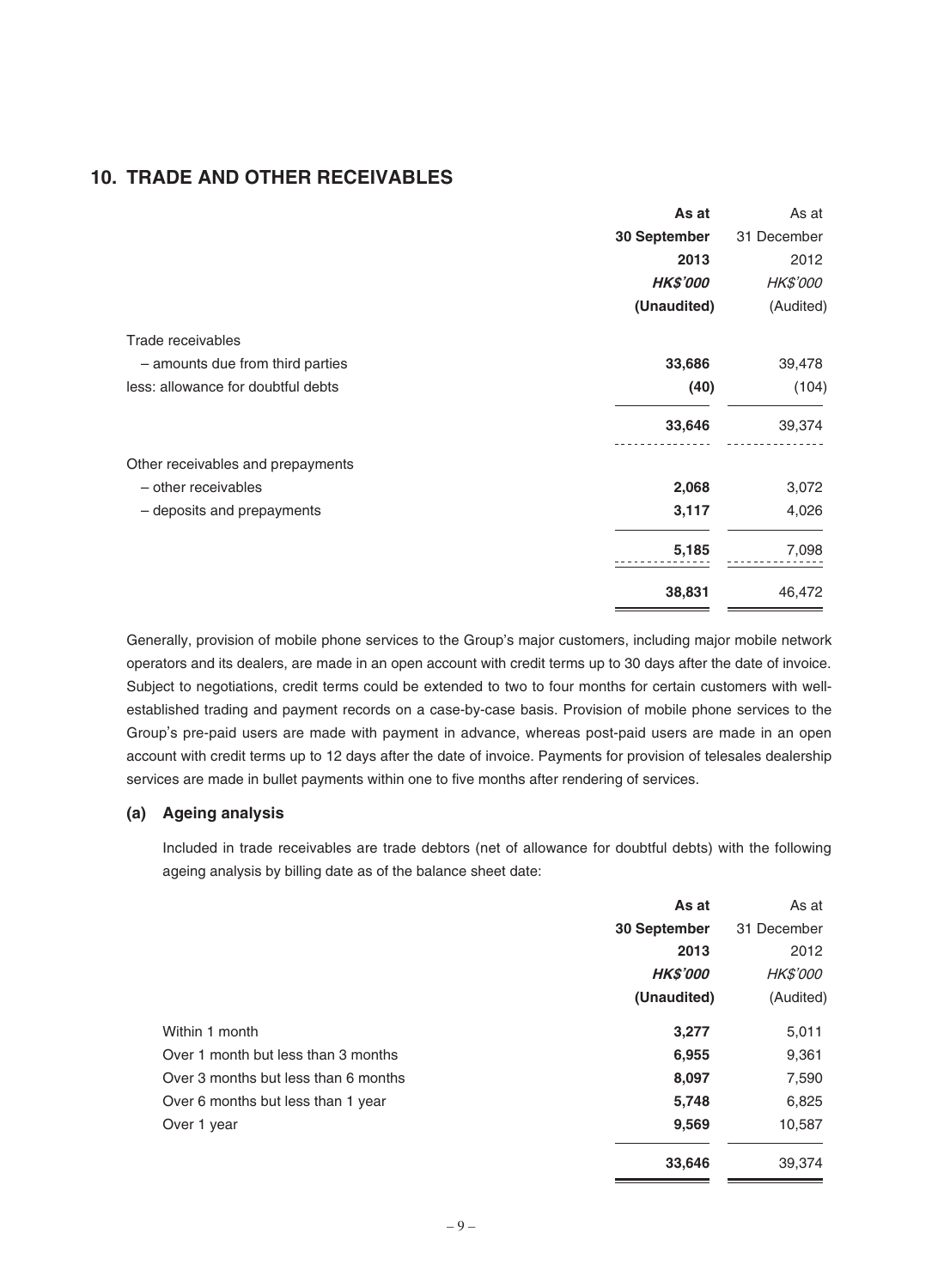## **10. TRADE AND OTHER RECEIVABLES (Continued)**

#### **(a) Ageing analysis (Continued)**

Included in trade receivables are trade debtors with the following ageing analysis by due date as of the balance sheet date:

|                                                     | As at           | As at           |
|-----------------------------------------------------|-----------------|-----------------|
|                                                     | 30 September    | 31 December     |
|                                                     | 2013            | 2012            |
|                                                     | <b>HK\$'000</b> | <b>HK\$'000</b> |
|                                                     | (Unaudited)     | (Audited)       |
| Current                                             | 3,267           | 5,011           |
| Less than 1 month past due                          | 3,410           | 4,906           |
| 1 to 3 months past due                              | 8,246           | 8,537           |
| More than 3 months but less than 12 months past due | 10,263          | 11,766          |
| More than 12 months past due                        | 8,500           | 9,258           |
|                                                     | 33,686          | 39,478          |
| Less: allowance for doubtful debts                  | (40)            | (104)           |
|                                                     | 33,646          | 39,374          |

#### **(b) Trade receivables that are not impaired**

The ageing analysis of trade receivables by due date that are neither individually nor collectively considered to be impaired are as follows:

|                                                     | As at           | As at           |
|-----------------------------------------------------|-----------------|-----------------|
|                                                     | 30 September    | 31 December     |
|                                                     | 2013            | 2012            |
|                                                     | <b>HK\$'000</b> | <b>HK\$'000</b> |
|                                                     | (Unaudited)     | (Audited)       |
| Neither past due nor impaired                       | 3,267           | 5,011           |
| Less than 1 month past due                          | 3,410           | 4,906           |
| 1 to 3 months past due                              | 8,246           | 8,537           |
| More than 3 months but less than 12 months past due | 10,262          | 11,765          |
| More than 12 months past due                        | 8,461           | 9,155           |
|                                                     | 30,379          | 34,363          |
|                                                     | 33,646          | 39,374          |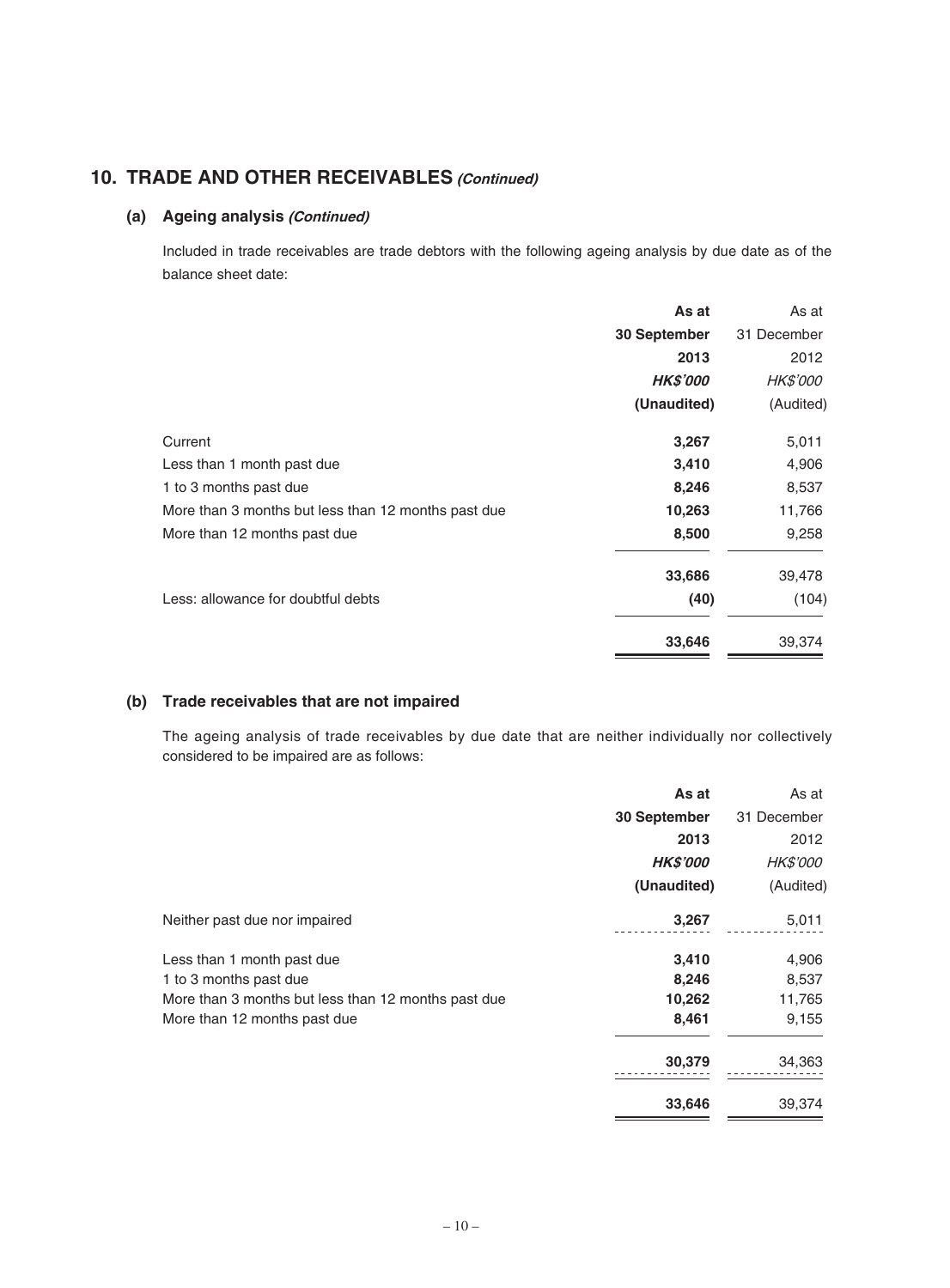### **10. TRADE AND OTHER RECEIVABLES (Continued)**

#### **(b) Trade receivables that are not impaired (Continued)**

Trade receivables that were neither past due nor impaired relate to customers for whom there was no recent history of default.

Trade receivables that were past due but not impaired relate to a number of independent customers that have a good repayment track record with the Group. Based on past experience, management are of the view that no impairment allowance is required in respect of these balances as there has been no significant change in credit quality of such customers and the balances are still considered fully recoverable. The Group does not hold any collateral over these balances.

In particular, the trade receivables as at 30 September 2013 included amounts due from a mobile network operator in China ("that MNO") amounting to approximately HK\$20,856,000, of which HK\$8,961,000 and HK\$8,070,000 fell into "More than 3 months but less than 12 months past due" and "More than 12 months past due" respectively. The credit terms of 30 days were granted by the Group to that MNO as it is in line with the credit policy of the Group and aims to expedite the settlement of the contract sums by that MNO so as to minimize the credit risk exposed to the Group. Although the delay in settlement by that MNO renders the actual credit period to that MNO longer than the contractual credit period, to the best knowledge of the Directors, the Directors consider that the repayment pattern of that MNO is in line with the industry practice as other similar telecommunications service providers in the industry during the period ended 30 September 2013.

The Directors are willing to extend the credit terms to that MNO generally and accept the lengthy and fluctuating actual credit period as the Directors consider that (i) that MNO, being a subsidiary of a company which is listed on the Main Board of the Stock Exchange and the New York Stock Exchange, is a reputable company in China; (ii) the Group has established long term ongoing business relationship with that MNO; and (iii) the Group has been able to receive amounts due from that MNO without any disputes or balances requiring to be written off. Taking into account the above, the Directors are confident that that MNO would fulfill its payment obligations and no impairment allowance is considered necessary as at 30 September 2013.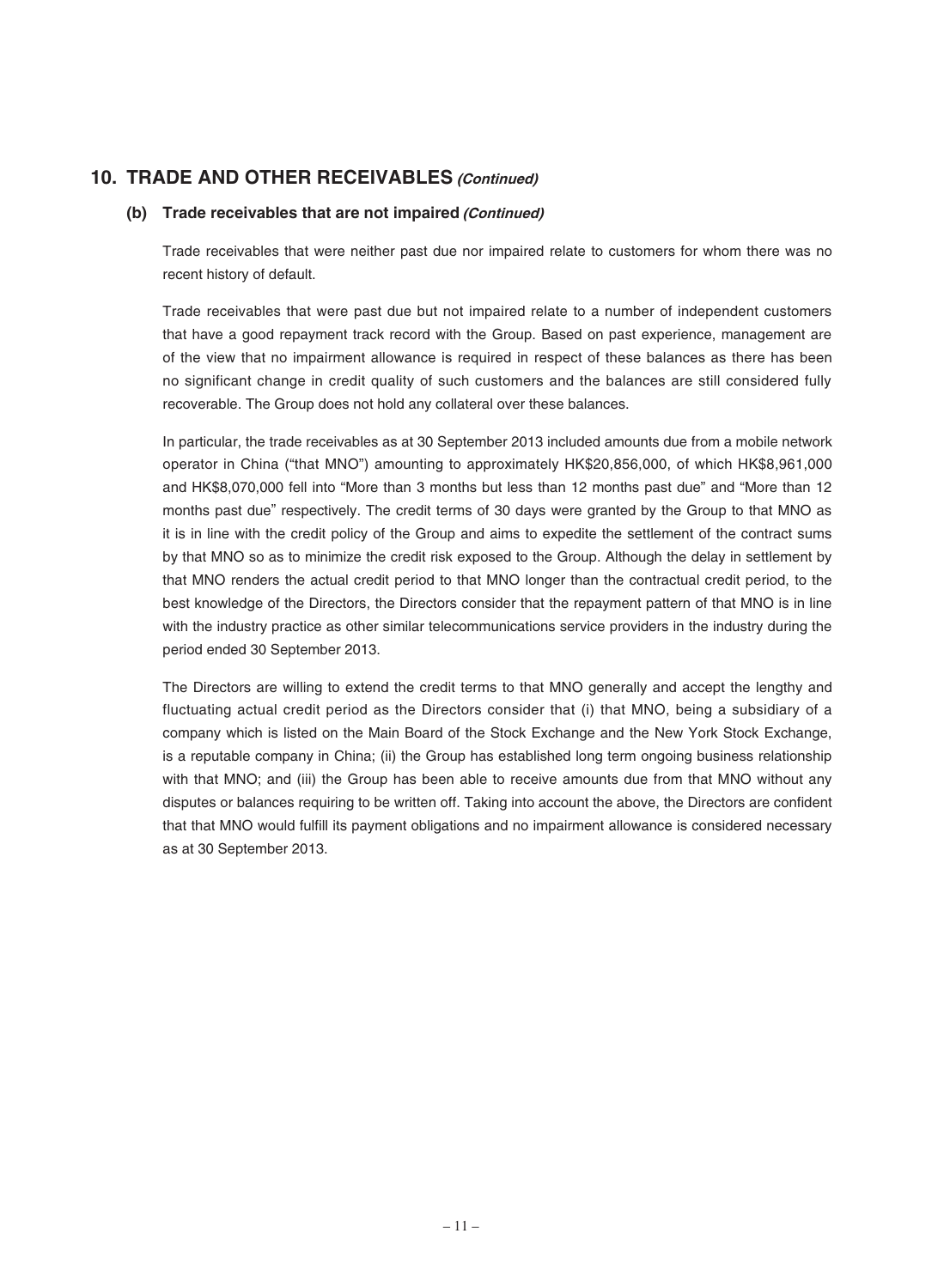## **MANAGEMENT DISCUSSION AND ANALYSIS**

#### **BUSINESS REVIEW**

The Group is a mobile virtual network operator ("MVNO") which is principally engaged in the provision of mobile phone services. The Group does not have its own telecommunications network infrastructure and its business mainly involves the trading of the airtime sourced from two mobile network operators ("MNOs") in Hong Kong and one MNO in the PRC, and subsequently sold the airtime through different channels and in various forms to users, dealers or MNOs. The Group's mobile phone services include "One Card Multiple Number" service and Hong Kong local mobile phone services. The Group also provides services of resale of airtime to MNOs, telesales dealership services and other services.

The performance of the Group was weakened for the nine months ended 30 September 2013 compared to the corresponding period in 2012. The monthly average number of activated phone numbers decreased by approximately 12.1% to 209,036 in the nine months ended 30 September 2013 when compared to the corresponding period in 2012 and the total number of activated phone numbers decreased by approximately 21.2% to 186,456 as of 30 September 2013 compared to 236,550 as of 31 December 2012.

The Group continued to face difficulties in the extremely competitive mobile services industry particularly in the data access services and mobile communications applications. The greater popularity of smart phone devices also lead to the rapid growth of alternative means of communications via social networking applications which had reduced the usage for traditional voice and short message services. The average revenue per user ("ARPU") of the Group showed a decreasing trend and the ARPU of the Group was approximately HK\$22.0 for the nine months ended 30 September 2013, lower than approximately HK\$24.7 for the same period last year.

The volume of the Group's airtime sold decreased from approximately 180.1 million minutes for the nine months ended 30 September 2012 to approximately 156.4 million minutes for the nine months ended 30 September 2013; and the revenue derived from the provision of "One Card Multiple Number" service, Hong Kong local mobile phone services and resale of airtime to MNOs decreased from approximately HK\$54.1 million to approximately HK\$42.1 million during the same period. The Group's revenue per minute of airtime sold decreased from approximately HK\$0.30 for the nine months ended 30 September 2012 to approximately HK\$0.27 for the nine months ended 30 September 2013.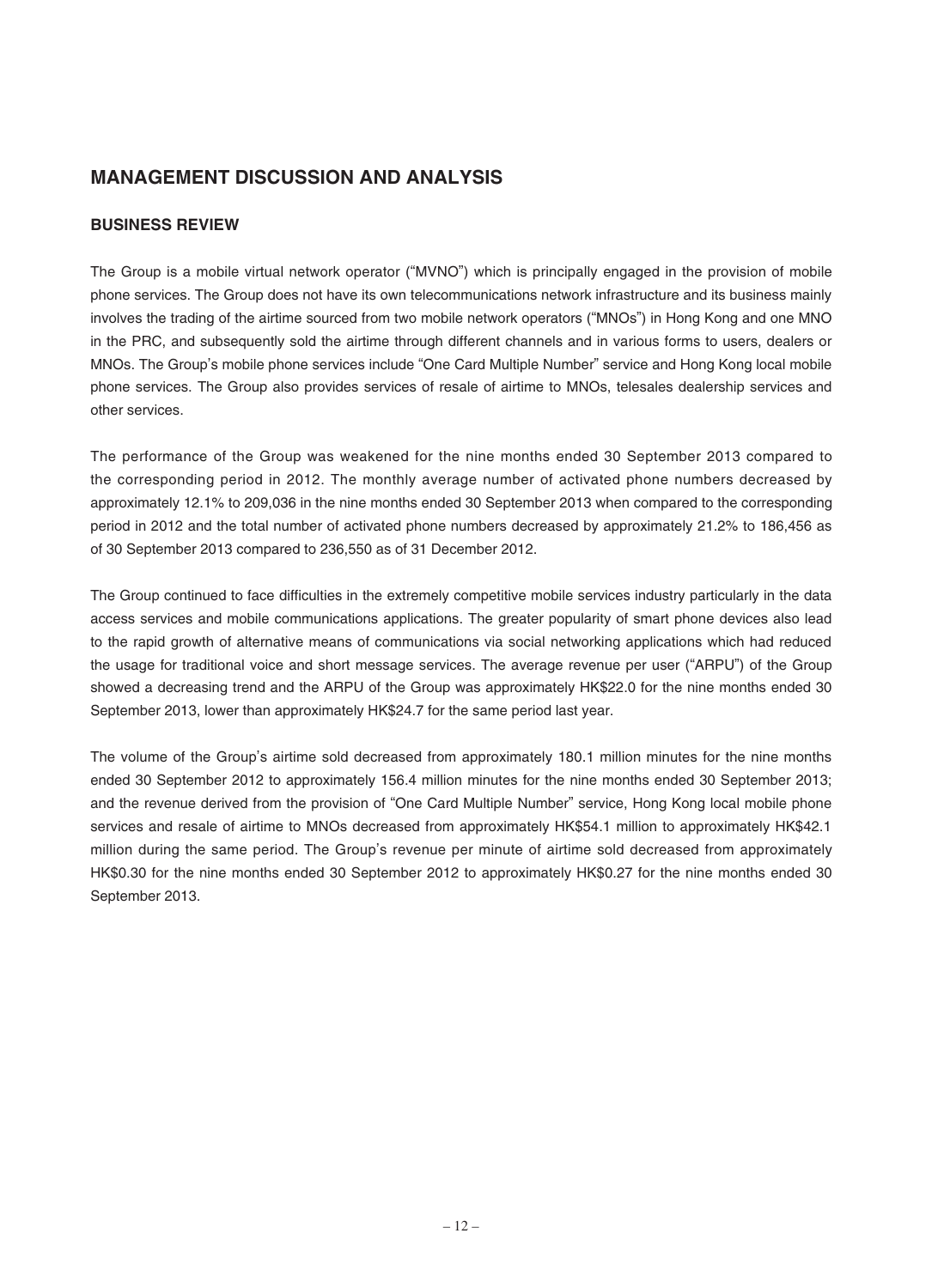#### **FINANCIAL REVIEW**

For the nine months ended 30 September 2013, the turnover of the Group decreased to approximately HK\$42,611,000 compared to approximately HK\$54,499,000 for the corresponding period last year, representing a decrease of approximately 21.8%. The decrease in turnover was mainly attributable to the decrease in the monthly average number of activated phone numbers and decrease of airtime usage by users.

The Group's cost of sales decreased by approximately 13.0% to approximately HK\$19,357,000 for the nine months ended 30 September 2013 compared to approximately HK\$22,238,000 for the corresponding period last year. The cost of sales in respect of the provision of mobile phone services and resale of airtime to MNOs decreased by approximately 12.7% compared to the corresponding period last year. Such decrease was mainly due to the decrease of airtime usage by users. The cost of sales in respect of the provision of telesales dealership services decreased by approximately 23.4% compared to the first nine months of 2012, which was in line with the decrease in the revenue derived from the provision of telesales dealership services.

The gross profit of the Group for the nine months ended 30 September 2013 decreased to approximately HK\$23,254,000 compared to approximately HK\$32,261,000 for the corresponding period last year and the gross profit margin decreased to 54.6% for the nine months ended 30 September 2013 from 59.2% for the corresponding period last year. The decline in gross profit and gross profit margin was mainly attributable to the increased unit charge for IDD services by telecommunications services providers.

The Group's administrative expenses for the nine months ended 30 September 2013 decreased by approximately 5.9% to approximately HK\$10,555,000 compared to approximately HK\$11,211,000 for the corresponding period last year. The decrease was mainly attributable to the fee incurred for the application of transfer of listing to Main Board of the Stock Exchange for the nine months ended 30 September 2012, while no such expenses were incurred for the nine months ended 30 September 2013.

For the nine months ended 30 September 2012, the Group incurred finance cost of approximately HK\$23,000. For the nine months ended 30 September 2013, the Group recorded finance income of approximately HK\$611,000. The finance income incurred was mainly due to foreign exchange gain arising from the movements in the exchange rate between Hong Kong dollars and Renminbi during the period.

The Group's income tax expenses for the nine months ended 30 September 2013 decreased by approximately 39.1% to approximately HK\$2,219,000 compared to approximately HK\$3,641,000 for the corresponding period last year. The decrease was mainly attributed to the decrease of operation profit.

The Group's profit attributable to equity shareholders of the Company for the nine months ended 30 September 2013 decreased by approximately 36.1% to approximately HK\$11,128,000 compared to approximately HK\$17,425,000 for the corresponding period last year. The decrease was mainly due to the decrease of gross profit and operating profit.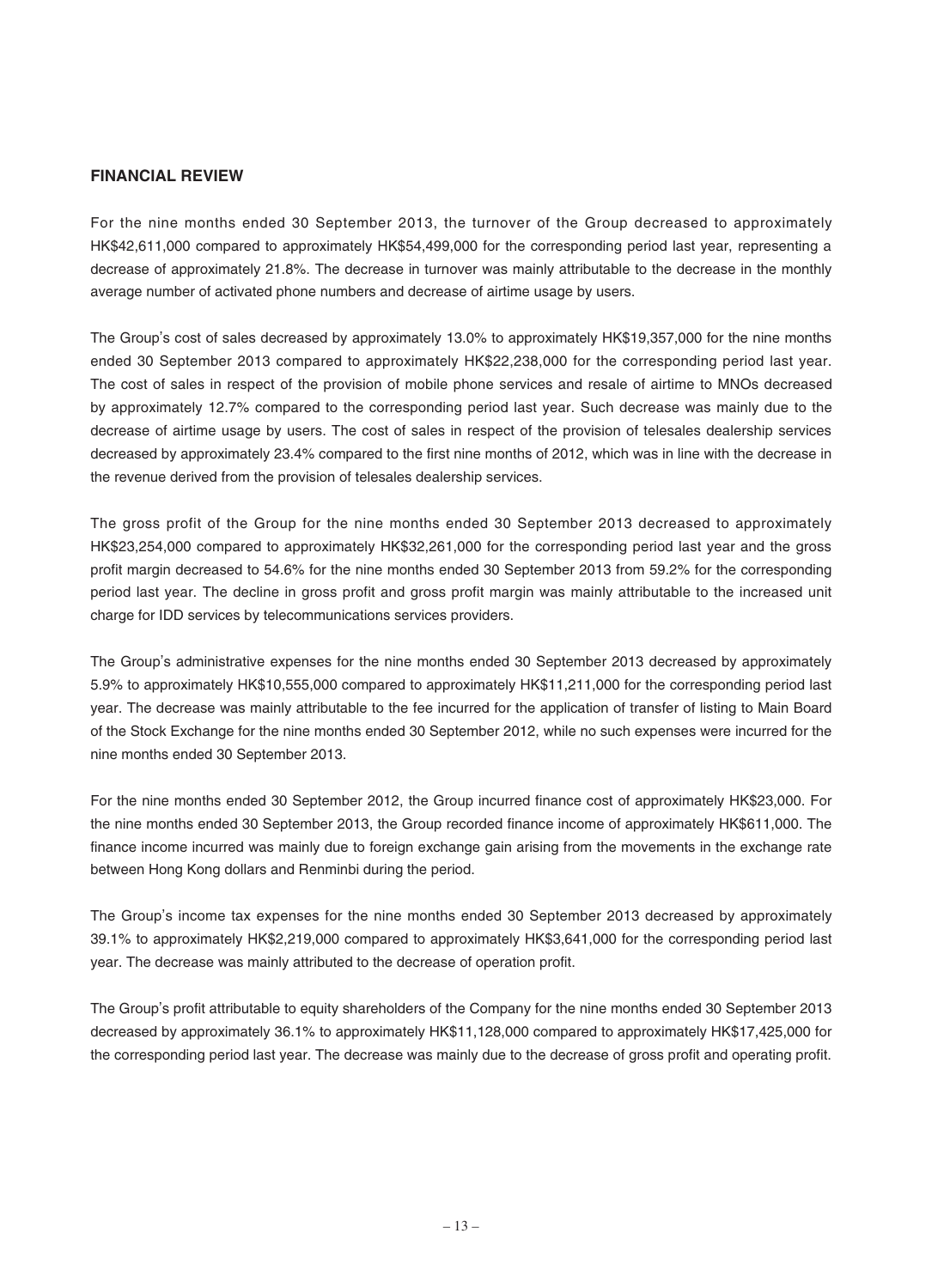### **BUSINESS OUTLOOK**

Owing to the intensified competition in the telecommunications market, the Group is cautious and will respond proactively to the pressure and challenges of this ever-changing market. Going forward in the fourth quarter of 2013, the Group will continue to seek opportunities in existing business to broaden the Group's customer base and expand the Group's operations by means of strengthening relationship with existing dealers, exploring new qualifying dealers and maintaining its low cost strategy for its marketing activities. Also, the Group will execute its business plan continuously to expand the geographical coverage of mobile phone services provided by the Group through development and expansion of such services in Asia Pacific and the Group will provide a wider variety of valueadded services for its users to increase the revenue derived from users' airtime usage through (i) further upgrading the Group's telecommunications equipment to be compatible with the 3G mobile networks operated by the Group's service operators in Hong Kong and the PRC as a MVNO enabling its users to enjoy 3G mobile data services and more value-added data communication services; and (ii) introducing RF-SIM in Hong Kong and Macau, to enhance the Group's overall competitiveness.

### **CONTINGENT LIABILITIES**

Elitel Limited, a wholly owned subsidiary of the Company, has previously failed to register as a non-Hong Kong company within the prescribed time limit under Part XI of the Hong Kong Companies Ordinance, that is, within one month of establishment of the place of business in Hong Kong in November 2002. Elitel Limited has subsequently notified the Companies Registry regarding such matter and rectified the late registration by October 2009.

As at the date of this announcement, there is a possibility that the Companies Registry may still take action against Elitel Limited in relation to the late registration and that Elitel Limited may be subject to a penalty in this respect, though no action has been taken by the Companies Registry against Elitel Limited to date. During the period ended 30 September 2013, no action has been taken against the Group by the Companies Registry in respect of this matter.

The Group did not recognise any provision in respect of the abovementioned issue as the amount of the obligation cannot be measured with sufficient reliability.

### **DIVIDENDS**

The Board does not recommend payment of any dividend for the nine months ended 30 September 2013 (nine months ended 30 September 2012: Nil).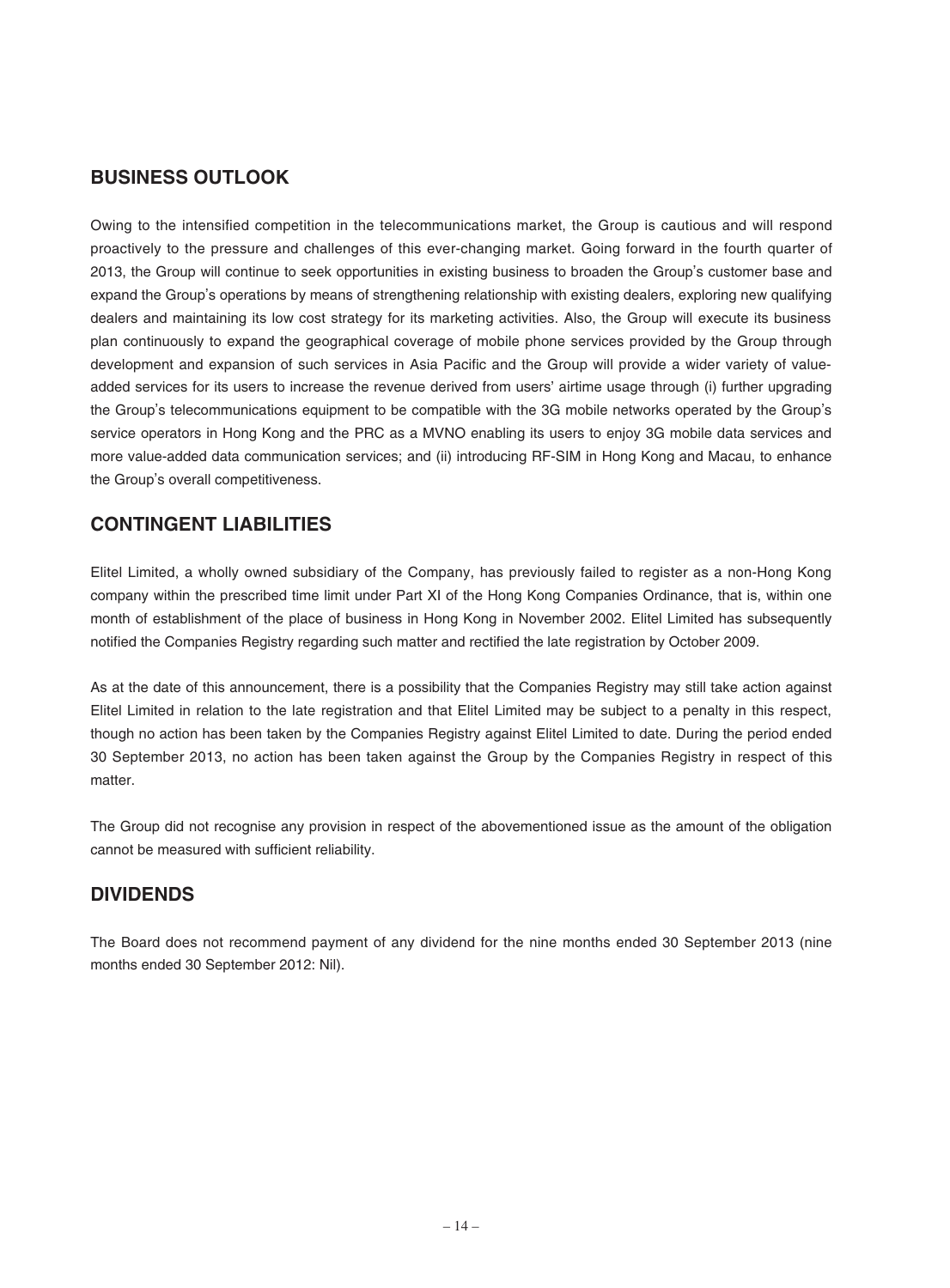# **DIRECTORS' AND CHIEF EXECUTIVES' INTERESTS AND SHORT POSITIONS IN THE SHARES, UNDERLYING SHARES AND DEBENTURES**

As at 30 September 2013, so far as it is known to the Directors, the Directors and the chief executive of the Company had the following interests and short positions in the shares, underlying shares or the debentures of the Company or any of its associated corporations within the meaning of part XV of the Securities and Futures Ordinance (the "SFO"), which would have to be notified to the Company and the Stock Exchange pursuant to the provision of Divisions 7 and 8 of Part XV of the SFO (including interests and/or short positions of which they were taken or deemed to have under such provisions of the SFO) and/or required to be entered in the register required to be kept under Section 352 of the SFO or as otherwise notified to the Company and the Stock Exchange pursuant to Rule 5.46 of the GEM Listing Rules:

#### **(i) Long position in shares of the Company:**

| Name of Director   | Nature of Interest/<br>Capacity    | Number of<br><b>Ordinary Shares</b> | Approximate<br>Percentage of<br><b>Shareholding</b> |
|--------------------|------------------------------------|-------------------------------------|-----------------------------------------------------|
| Mr. Li Kin Shing   | Interest of controlled corporation | 696,250,000<br>(Note1)              | 67.11%                                              |
|                    | Beneficial owner                   | 33,750,000                          | 3.25%                                               |
| Mr. Pang Kwok Chau | Beneficial owner                   | 10,000,000<br>(Note 2)              | $0.96\%$                                            |
| Mr. Wong Kin Wa    | Beneficial owner                   | 10,000,000<br>(Note 2)              | 0.96%                                               |

#### Notes:

- (1) The 696,250,000 shares are owned by New Everich Holdings Limited ("New Everich") which is owned by Mr. Li Kin Shing and Ms. Kwok King Wa as to 54% and 46% respectively. Mr. Li Kin Shing is the spouse of Ms. Kwok King Wa. Accordingly, Mr. Li Kin Shing is deemed to be interested in the 696,250,000 shares under the SFO.
- (2) Mr. Pang Kwok Chau and Mr. Wong Kin Wa acquired 10,000,000 shares on 28 March 2012, respectively.

#### **(ii) Long position in New Everich, an associated corporation of the Company:**

|                         |                                    | <b>Approximate Percentage</b> |
|-------------------------|------------------------------------|-------------------------------|
| <b>Name of Director</b> | <b>Nature of Interest/Capacity</b> | of Shareholding               |
| Mr. Li Kin Shing        | Beneficial owner                   | 100.00%                       |

Note: New Everich is owned as to 54% and 46% by Mr. Li Kin Shing and Ms. Kwok King Wa respectively. Mr. Li Kin Shing is the spouse of Ms. Kwok King Wa. Accordingly, Mr. Li Kin Shing is deemed to be interested in the 100% interests in New Everich under the SFO.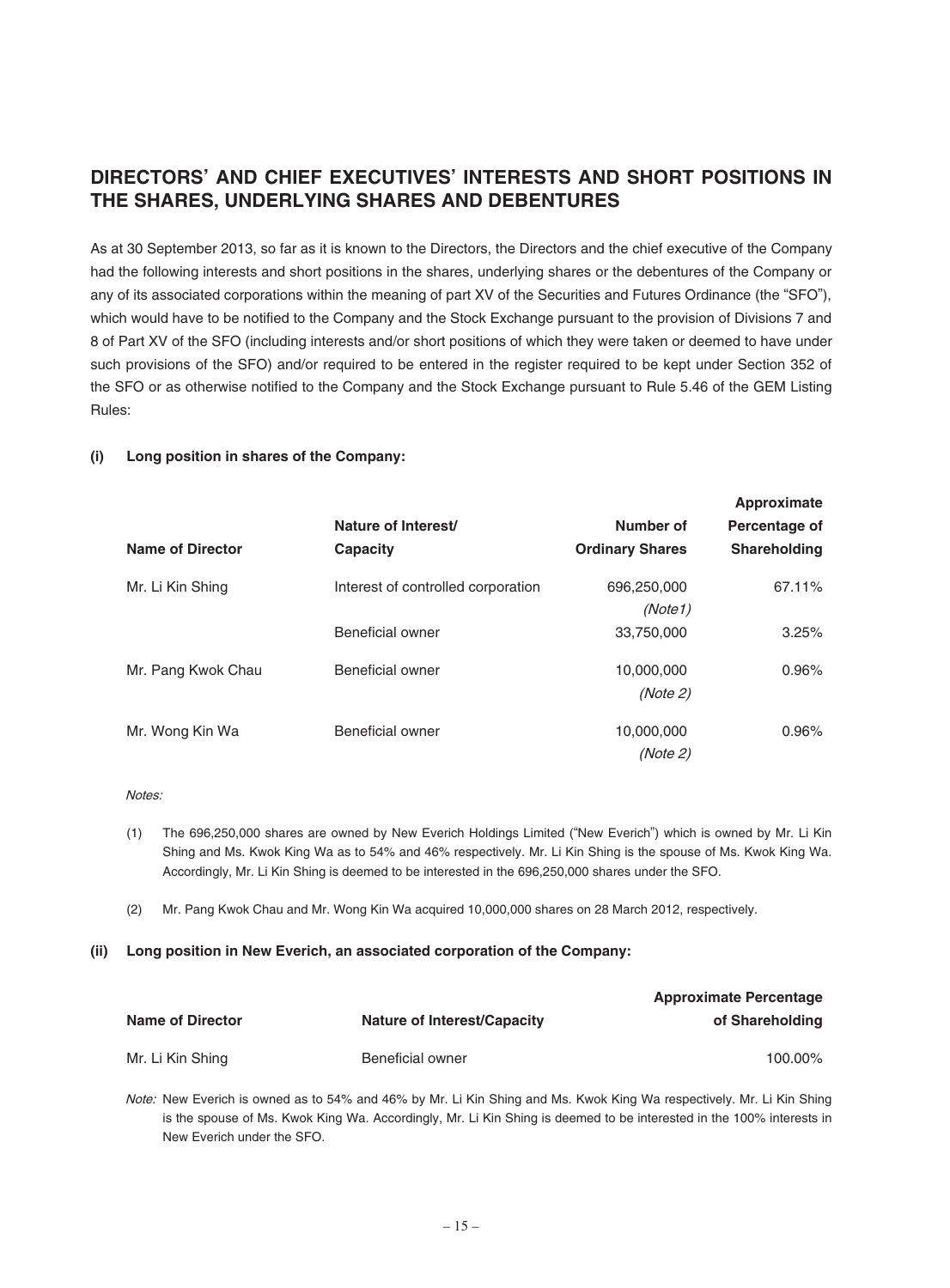Save as disclosed above, as at 30 September 2013, none of the Directors nor the chief executives of the Company had any interests or short positions in any shares, underlying shares and/or debentures of the Company or any of its associated corporations (within the meaning of Part XV of the SFO) which were notified to the Company and the Stock Exchange pursuant to Divisions 7 and 8 of Part XV of the SFO (including interest and/or short positions which were taken or deemed to have under such provisions of the SFO), or which were recorded in the register maintained by the Company pursuant to Section 352 of the SFO, or which would have to be notified to the Company and the Stock Exchange pursuant to Rule 5.46 of the GEM Listing Rules.

## **SUBSTANTIAL SHAREHOLDERS' AND OTHER PERSONS' INTERESTS AND SHORT POSITIONS IN SHARES AND UNDERLYING SHARES OF THE COMPANY**

As at 30 September 2013, so far as it is known to the Directors, the persons (other than the Directors or chief executive of the Company) with interests or short positions in the shares or underlying shares of the Company which would fall to be disclosed to the Company under the provisions of Divisions 2 and 3 of Part XV of the SFO or which would be recorded in the register of the Company required to be kept under section 336 of the SFO or who are directly or indirectly interested in 10% or more of the nominal value of any class of share capital carrying rights to vote in all circumstances at general meetings of any member of the Group were as follows:

| <b>Name</b>      |                                    | Approximate                         |                               |
|------------------|------------------------------------|-------------------------------------|-------------------------------|
|                  | Nature of Interest/<br>Capacity    | Number of<br><b>Ordinary Shares</b> | Percentage of<br>Shareholding |
|                  |                                    |                                     |                               |
| Ms. Kwok King Wa | Interest of controlled corporation | 696,250,000                         | 67.11%                        |
|                  |                                    | (Note 1)                            |                               |
|                  | Interest of spouse                 | 33,750,000                          | 3.25%                         |
|                  |                                    | (Note 2)                            |                               |

#### **Long position in shares of the Company:**

#### Notes:

- (1) The 696,250,000 shares are owned by New Everich which is owned by Mr. Li Kin Shing and Ms. Kwok King Wa as to 54% and 46% respectively. Mr. Li Kin Shing is the spouse of Ms. Kwok King Wa. Accordingly, Ms. Kwok King Wa is deemed to be interested in the 696,250,000 shares under the SFO.
- (2) Mr. Li Kin Shing acquired 33,750,000 shares on 19 May 2011. Mr. Li Kin Shing is the spouse of Ms. Kwok King Wa. Accordingly, Ms. Kwok King Wa is deemed to be interested in the 33,750,000 shares under the SFO.

Save as disclosed above, as at 30 September 2013, so far as it is known to the Directors, there was no other person (other than the Directors or chief executive of the Company) with interests or short positions in the shares or underlying shares of the Company which would fall to be disclosed to the Company under the provisions of Divisions 2 and 3 of Part XV of the SFO or which would be recorded in the register of the Company required to be kept under section 336 of the SFO or who are directly or indirectly interested in 10% or more of the nominal value of any class of share capital carrying rights to vote in all circumstances at general meetings of any member of the Group.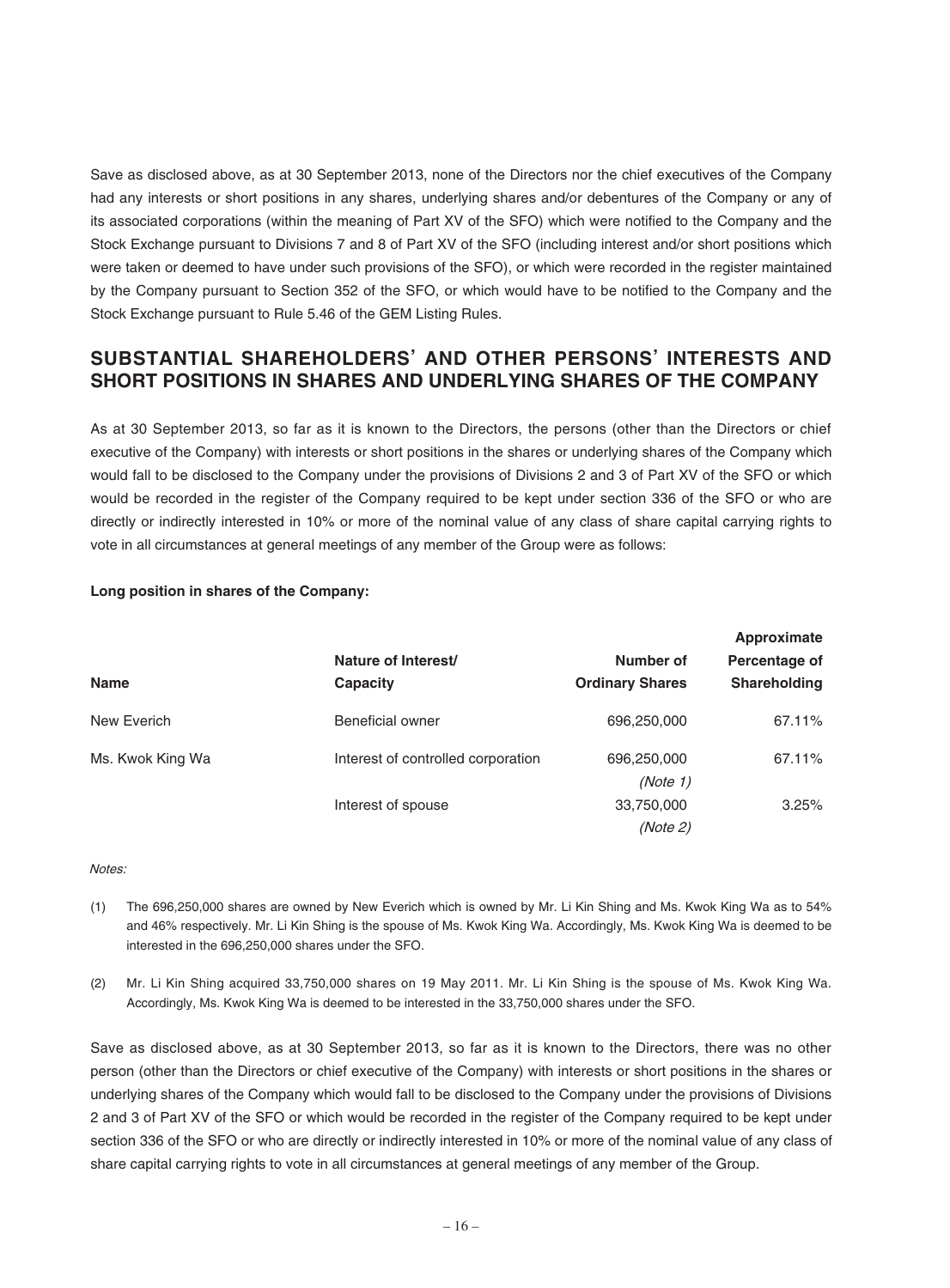# **DIRECTORS' RIGHT TO ACQUIRE SHARES OR DEBENTURES**

Save as disclosed in this announcement, during the period under review, there was no rights to acquire benefits by means of the acquisition of shares in or debentures of the Company or of any other body corporate granted to any Directors or their respective spouse or children under 18 years of age, or were any such rights exercised by them; or was the Company, its holding company or any of its subsidiaries a party to any arrangements to enable the Directors, their respective spouse or children under 18 years of age to acquire such rights in the Company or any other body corporate.

### **SHARE OPTION SCHEME**

The Company has conditionally adopted the share option scheme in the written resolutions of the shareholders of the Company passed on 20 May 2010 (the "Share Option Scheme").

The Share Option Scheme became unconditional after the listing of the Company's shares on GEM on 2 June 2010. The Company did not grant or cancel any options under the Share Option Scheme any time during the period under review, and as at 30 September 2013, there was no outstanding share option under the Share Option Scheme.

# **CODE ON CORPORATE GOVERNANCE PRACTICES**

The Company has committed to maintaining high standards of corporate governance to protect the interests of the shareholders of the Company. In the opinion of the Directors, the Company has complied with all the code provisions as set out in the Corporate Governance Code contained in Appendix 15 to the GEM Listing Rules during the nine months ended 30 September 2013.

# **CODE OF CONDUCT REGARDING SECURITIES TRANSACTIONS BY DIRECTORS**

The Company has adopted the required standard of dealings as set out in Rules 5.48 to 5.67 of the GEM Listing Rules as the code of conduct regarding the directors' securities transactions in securities of the Company. Having made specific enquiry of all Directors, the Directors have confirmed that they have complied with the required standard of dealings as set out in the adopted code of conduct regarding securities transactions by directors.

# **PURCHASE, SALE OR REDEMPTION OF THE COMPANY'S SHARES**

During the nine months ended 30 September 2013, neither the Company nor any of its subsidiaries has purchased, sold or redeemed any share of the Company.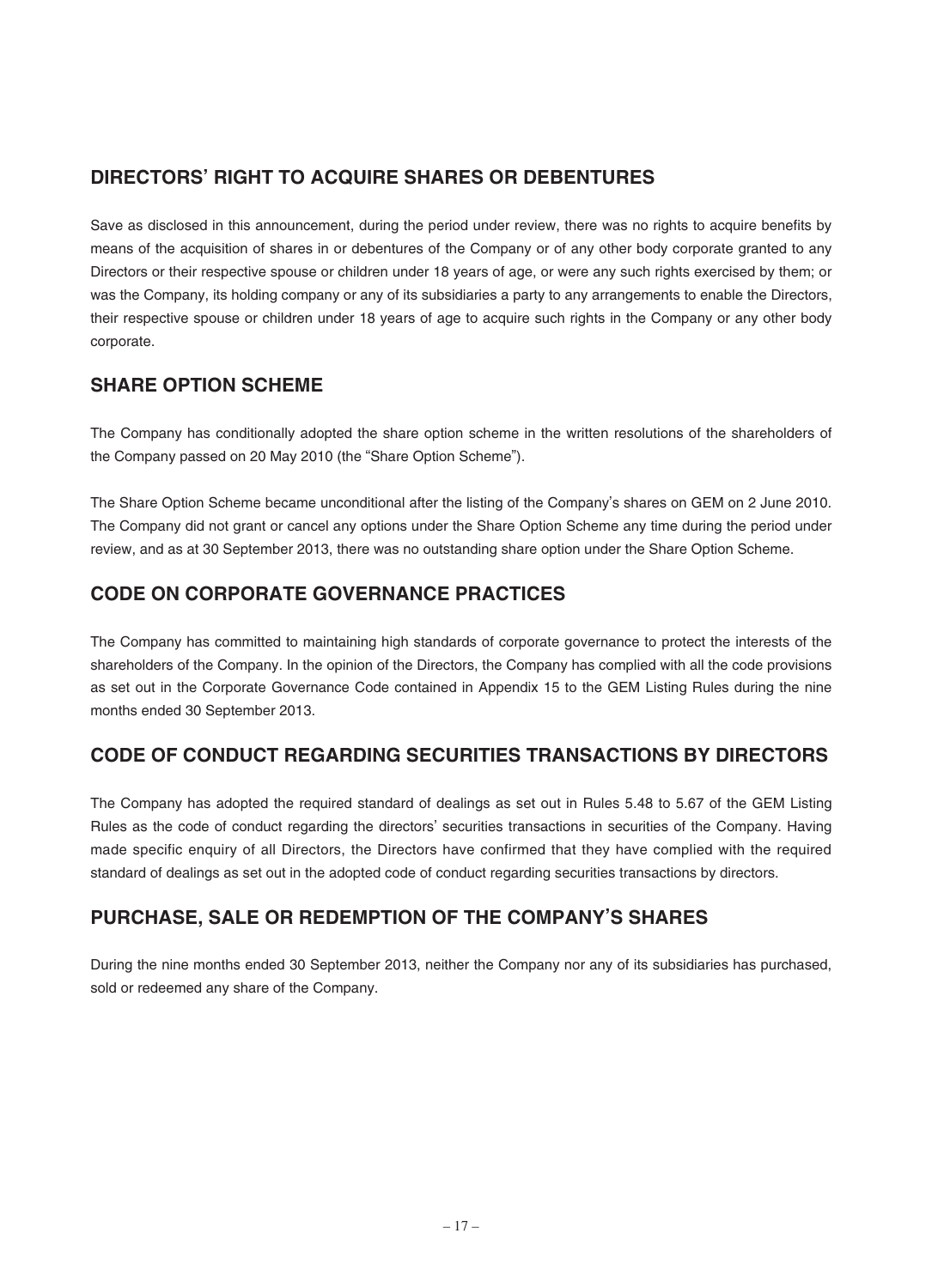### **COMPETING INTERESTS**

During the nine months ended 30 September 2013, save as disclosed below, none of the Directors or controlling shareholders of the Company nor their respective associates is considered to have interests in a business that competes or is likely to compete, either directly or indirectly, with the businesses of the Group other than those businesses where the Directors have been appointed or were appointed as directors to represent the interests of the Company and/or the Group.

Directel Limited, a company incorporated in the Cayman Islands, is held as to 50% and 50% by Mr. Li Kin Shing, a non-executive Director, the chairman of the Company, a controlling shareholder and a substantial shareholder of the Company, and Ms. Kwok King Wa, a controlling shareholder and a substantial shareholder of the Company and the spouse of Mr. Li Kin Shing, respectively. According to the GEM Listing Rules, Directel Limited is an associate of Mr. Li Kin Shing and Ms. Kwok King Wa and thus a connected person.

Directel Limited is the legal and beneficial owner of the RF-SIM intellectual property rights in Hong Kong and Macau. Further, Directel Limited is the licensee of the operation rights of RF-SIM in markets other than the PRC in addition to its owned RF-SIM intellectual property rights in Hong Kong and Macau and it has the right to grant licences of the operation rights of RF-SIM intellectual property rights to others in markets other than the PRC. There is a risk that such services provided by Directel Limited may compete with the services provided by the Group as Directel Limited is expected to grant licences of the operation rights of RF-SIM intellectual property rights in other regions in the future.

International Elite Ltd. ("IEL") is a company incorporated in the Cayman Islands and a listed company on the Main Board of the Stock Exchange with Mr. Li Kin Shing and Ms. Kwok King Wa as controlling shareholders. According to the GEM Listing Rules, IEL is an associate of Mr. Li Kin Shing and Ms. Kwok King Wa and thus a connected person. Sunward Telecom Limited ("Sunward Telecom") and its wholly-owned subsidiaries (collectively, the "Sunward Group") are wholly-owned subsidiaries of IEL. The Sunward Group, as a whole, is principally engaged in (i) the research and development, production and sales of RF-SIM products; and (ii) licensing of the RF-SIM operations rights in markets other than Hong Kong and Macau.

The Directors confirm that as China-Hongkong Telecom Limited, a wholly-owned subsidiary of the Company, has obtained the exclusive licence of the operation rights of RF-SIM intellectual property rights in Hong Kong and Macau and since the services provided by the Group are mainly in Hong Kong and Macau, there will be no direct competition between the services provided by Directel Limited, which are in territories other than the PRC, Hong Kong and Macau. There will also be no direct competition between the services provided by IEL, which its strategy is to concentrate on the application of the RF-SIM intellectual property rights in the PRC. Nevertheless, Mr. Li Kin Shing, Ms. Kwok King Wa and Directel Limited (as Covenantors) executed a deed of non-competition undertaking in favour of the Company on 24 May 2010 pursuant to which the Covenantors have undertaken to the Company inter alia, that (i) the Covenantors shall not, directly or indirectly, engage in, invest in, participate in, or attempt to participate in, whether on his/her/its own account or with each other or in conjunction with or on behalf of any person or company, any business which will or may compete with the RF-SIM business of the Group in Hong Kong and Macau; and (ii) in the event the Covenantors or their associates were given any business opportunities that is or may involve in direct or indirect competition with the business of the Group, the Covenantors shall assist the Company in obtaining such business opportunities in the terms being offered to the Covenantors, or more favourable terms being acceptable to the Company.